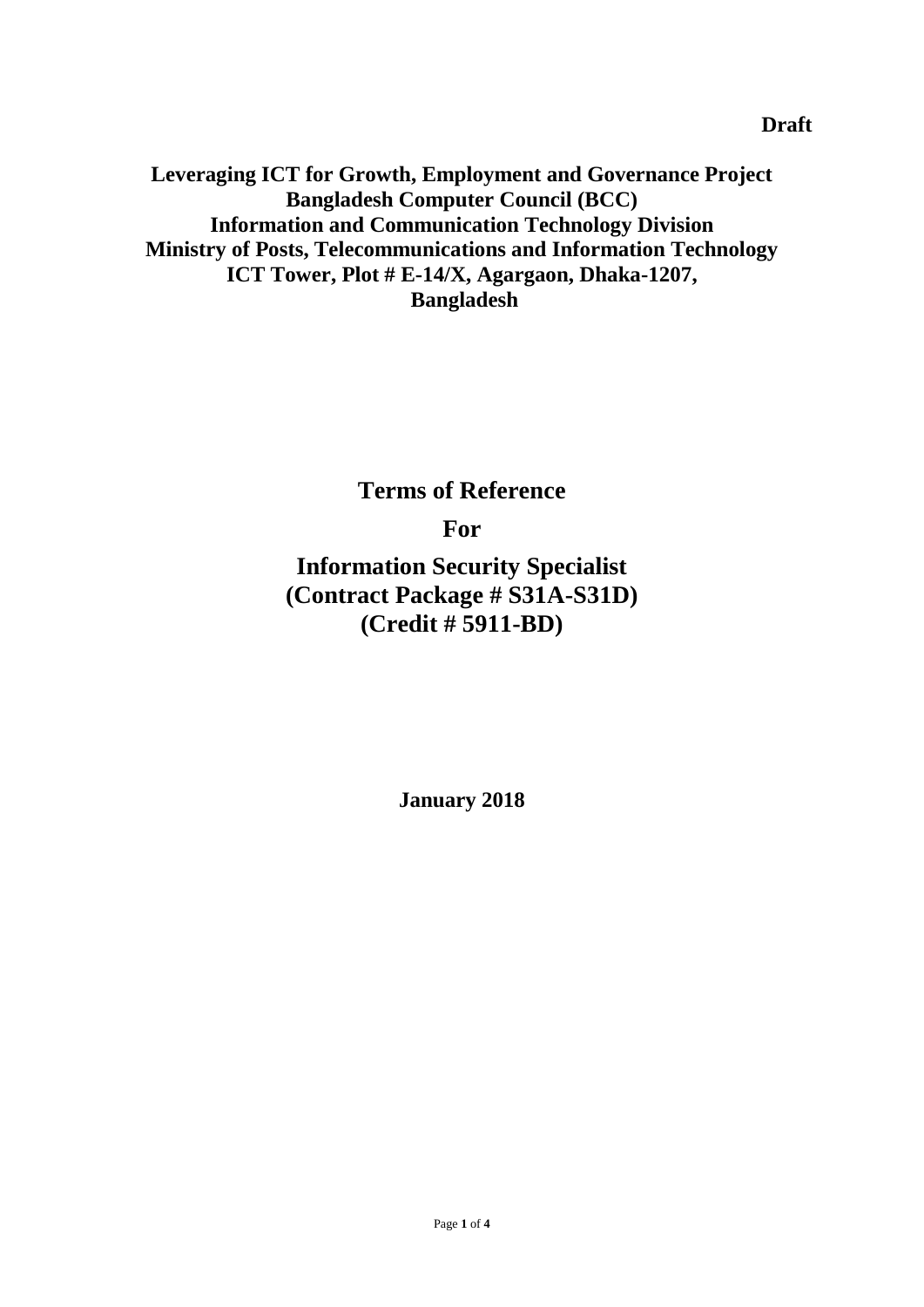# **Terms of Reference (TOR) For Information Security Specialist (Contract Package # S31C-S31D)**

#### **1. Background**

Bangladesh Computer Council (BCC), an organization of Information & Communication Technology Division, Ministry of Posts, Telecommunications and Information Technology has received financing from the World Bank toward the cost of the Leveraging ICT for Growth, Employment and Governance (LICT) Project (IDA credit no.: 5911-BD) and intends to apply part of the proceeds for payment of services related to Consultancy for Information Security Specialists.

The project consists of three components: (i) IT/ITES Industry Development, (ii) E-Government and (iii) Project Management Support.

The project development objectives are to: (i) Catalyze the growth of Bangladesh's IT/ITES industry for employment creation and export diversification; and (ii) Strengthen IT/ITES facilities, policies, standard and guidelines for public sector modernization.

#### **2. Objective of the Assignment**

The objective is to recruit a person for the position of Information Security Specialist in order to achieve organization goals by defining, integrating, and upgrading comprehensive information system architecture; managing projects and computer security.

#### **3. Scope of Work**

#### **3.1 Description**

The Information Security Specialist is responsible for understanding and responding to threats to the security of all information, networks, and computer systems, whether onpremise or cloud. The individual taking the role will monitor a variety of services and tools (including the Managed Security Service, the firewalls, third party sensor/detector/rating services, internal account activity tools, and threat information services) in order to predict, detect, and diagnose threat activity, and direct or participate in containment, eradication, and restoration activities in collaboration with other team in the IT organization and the business.

#### **3.2 Responsibilities**

Information Security Specialist would be responsible for the following:

- Monitor information systems, computers and networks to detect cyber threats and respond to cyber threats and finally to remediate information security threats and vulnerabilities
- Analyze, design, and facilitate capabilities, solutions, or preventative/remediation controls to protect proprietary/confidential data and systems in accordance with industry standards and governance/compliance requirements
- Synthesize solution design, architectural patterns, policy and regulatory frameworks, privacy considerations, and risks in the creation of holistic solutions that span technologies and capabilities
- Support the front-line defense of networks, protecting information from unauthorized access and violations. Analyze and assess potential security risks, develop plans to deal with such incidents by putting measures in place such as firewall, IPS, SIEM and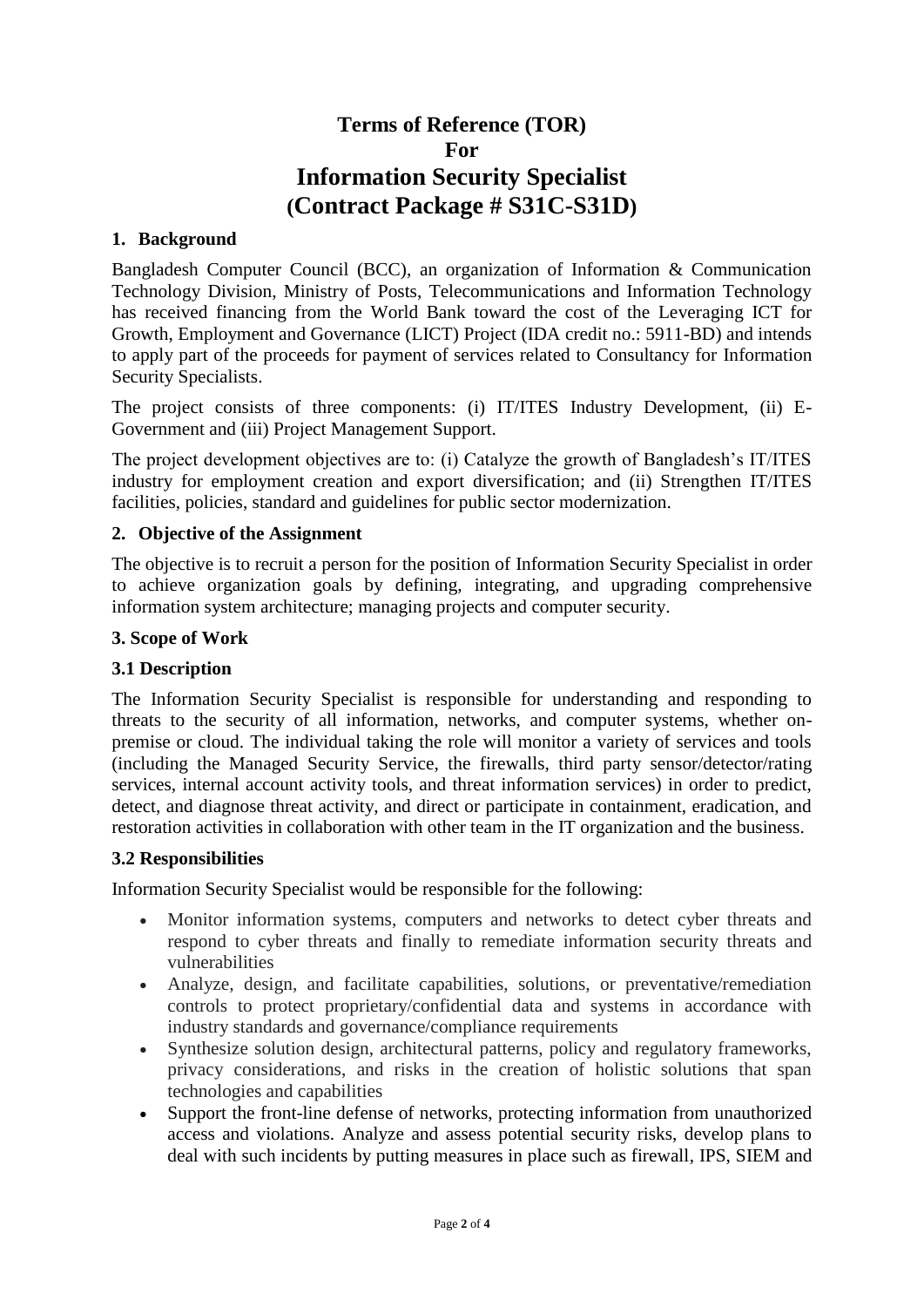encryption, monitoring and auditing systems for abnormal activity, and executing corrective actions. Prepare technical reports.

- Carry out tests on a system to expose weaknesses in security. Essentially, do everything a hacker would do, but do it on behalf of the organization who owns the network. This means will try to access information without usernames and passwords, and will try to break through whatever security applications are in place. Report findings and then suggest what upgrades/solutions to be implemented.
- Recover deleted files; analyze and interpret data linked to crime; analyzes computer logs and mobile telephone records; and uncover links between events, groups and individuals through pursuit of data trails.
- Work across LINUX, Windows platforms and technologies to design holistic security designs that treat identified risks and enable strategic and/or tactical business or IT solutions
- Research/investigate emerging business application security topics, threats, capabilities, and solution options to create/update policy and governance, technology strategies, solution architecture, and vulnerability assessments
- Applies industry standard risk management technique like ISO/IEC 31010:2009 and knowledge across various business application security capabilities (i.e. technical, application, data and mobile) to determine effectiveness of controls and to create action plans that remediate identified risks
- Participate in and/or lead vendor product reviews, evaluations, demonstrations, proofs of concept and implementations
- Apply broad-based knowledge of security technologies with an in-depth/specialized knowledge of security tools like Nmap, Open VAS, Snort, Wireshark. Kali Linux, etc. to perform daily tasks
- Coordinate security related activities
- Apply systems analysis techniques, including consultations with users to determine security specifications

#### **3.3 Competencies**

- **Analysis:** Identify and understand issues, problems and opportunities; compare data from different sources to draw conclusions.
- **Communication:** Clearly convey information and ideas through a variety of media to individuals or groups in a manner that engages the audience and helps them understand and retain the message.
- **Exercising Judgment and Decision Making:** Use effective approaches for choosing a course of action or developing appropriate solutions; recommend or take action that is consistent with available facts, constraints and probable consequences.
- **Technical and Professional Knowledge:** Demonstrate a satisfactory level of technical and professional skill or knowledge in position-related areas; remains current with developments and trends in areas of expertise.
- **Building Effective Relationships:** Develop and use collaborative relationships to facilitate the accomplishment of work goals.
- **Client Focus:** Make internal and external clients and their needs a primary focus of actions; develop and sustain productive client relationships
- **Ability to frame an architecture strategy** and gain buy-in from both business and IT executives
- **Demonstrated ability to describe non-functional requirements** and translate into architecture constraints
- Experience with government systems and business processes.